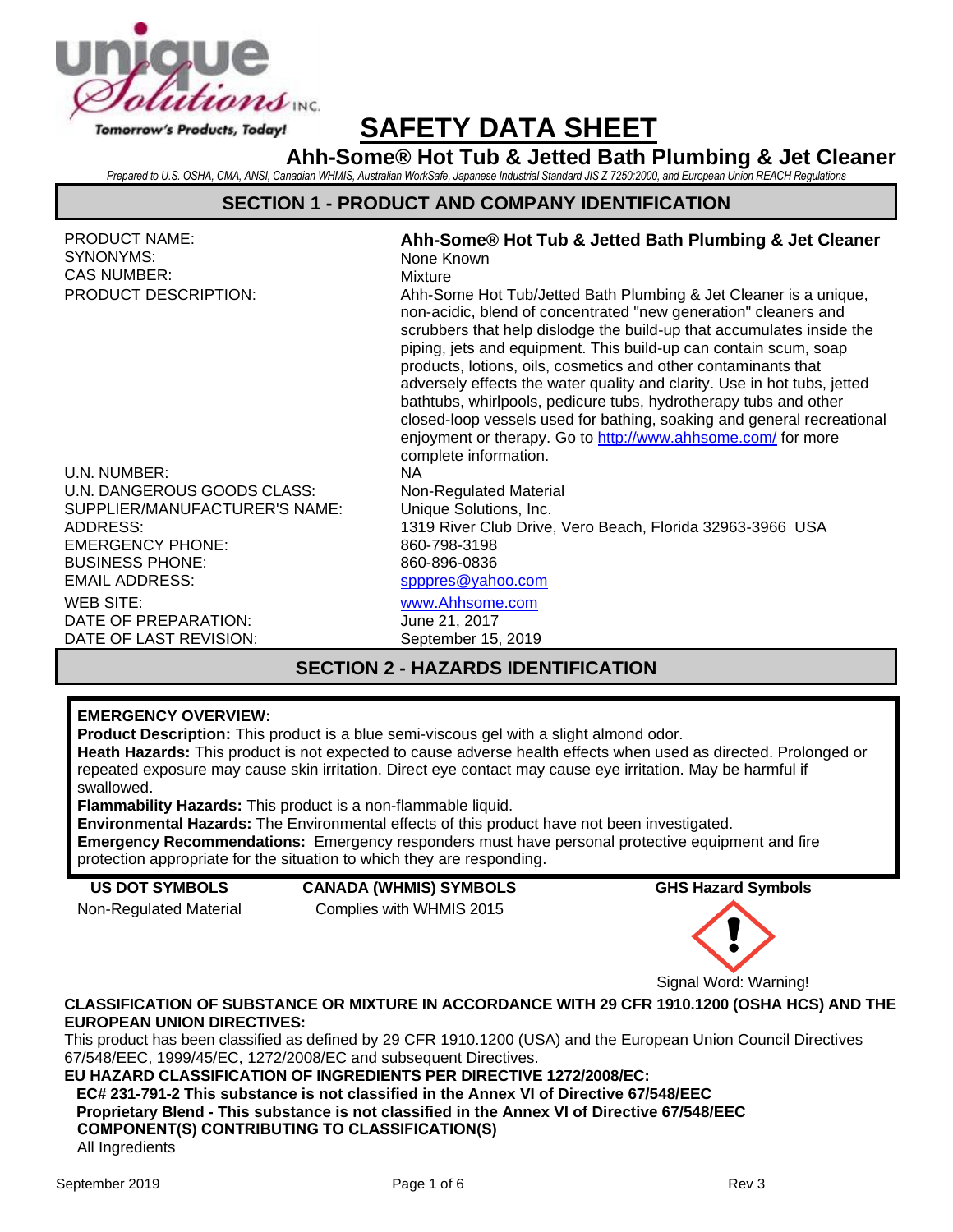

# **SAFETY DATA SHEET**

**Ahh-Some® Hot Tub & Jetted Bath Plumbing & Jet Cleaner**

#### **LABEL ELEMENTS:**

**GHS HAZARD CLASSIFICATION(S):**

Acute Oral Toxicity Category 4 Skin Irritant Category 2

# Eye Irritant Category 2

H302: Harmful if swallowed

H315: Causes skin irritation

H319: Cause serious eye irritation

#### **RESPONSE STATEMENT(S):**

P301+P312: IF SWALLOWED: Call a Poison Center/Doctor P302+P352: IF ON SKIN: Wash with plenty of water.

P332+P313: If skin irritation occurs: Get medical advice/attention.

P305+P351+P338: IF IN EYES: Rinse cautiously with water for several minutes. Remove contact lenses, if present and easy to do. Continue rinsing.

P337+P313: If eye irritation persists: Get medical advice/attention.

#### **HEALTH HAZARDS OR RISKS FROM EXPOSURE:**

**ACUTE:** This product is not expected to cause adverse health effects when used as directed. Prolonged or repeated skin exposure may cause irritation. Direct eye contact may cause irritation with possible burning and/or tearing.

**CHRONIC:** None Known

**HAZARD STATEMENT(S): PRECAUTIONARY STATEMENT(S):**

P264: Wash hands thoroughly after handling P270: Do not eat, drink or smoke when using this product **STORAGE STATEMENTS(S):** P404: Store in a closed container **DISPOSAL STATEMENT(S):** P501: Dispose of contents/container in accordance with local/national/international regulations.

**TARGET ORGANS:** ACUTE: Eye, Skin CHRONIC: None Known

# **SECTION 3 - COMPOSITION and INFORMATION ON INGREDIENTS**

| <b>HAZARDOUS INGREDIENTS:</b>                                                                                                                                  | CAS#        | <b>EINECS#</b> | ICSC#      | WT <sub>%</sub> | <b>GHS HAZARD CLASSIFICATION(S):</b>                                                        |
|----------------------------------------------------------------------------------------------------------------------------------------------------------------|-------------|----------------|------------|-----------------|---------------------------------------------------------------------------------------------|
| Water                                                                                                                                                          | 7732-18-5   | 231-791-2      | Not Listed | $45 - 55\%$     | Not Classified                                                                              |
| <b>Proprietary Blend</b>                                                                                                                                       | Proprietary | Proprietary    | Not Listed | 45 - 55%        | H302: Acute Oral Toxicity Cat 4, H315: Skin Irritation<br>Cat 2, H319: Eye Irritation Cat 2 |
| Balance of other ingredients are non-hazardous or less than 1% in concentration (or 0.1% for<br>carcinogens, reproductive toxins, or respiratory sensitizers). |             |                |            |                 |                                                                                             |

**NOTE:** This product has been classified in accordance with the hazard criteria of OSHA 29CFR1910.1200 and the SDS contains all the information required by the CPR, EU Directives and the Japanese Industrial Standard *JIS Z 7250: 2000*.

## **SECTION 4 - FIRST-AID MEASURES**

**EYE CONTACT:** If product enters the eyes, open eyes while under gentle running water for at least 15 minutes. Seek medical attention if irritation persists.

**SKIN CONTACT:** Wash skin thoroughly after handling. Seek medical attention if irritation develops and persists.

**INHALATION:** If breathing becomes difficult, remove victim to fresh air. If necessary, use artificial respiration to support vital functions. Seek medical attention immediately.

**INGESTION:** If product is swallowed, call physician or poison control center for most current information. If professional advice is not available, do not induce vomiting. Never induce vomiting or give diluents (milk or water) to someone who is unconscious, having convulsions, or who cannot swallow. Seek medical advice. Take a copy of the label and/or SDS with the victim to the health professional.

**MEDICAL CONDITIONS AGGRAVATED BY EXPOSURE:** Pre-existing skin problems may be aggravated by prolonged exposure to this product.

**RECOMMENDATIONS TO PHYSICIANS:** Treat symptoms and reduce over-exposure.

#### **SECTION 5 - FIRE-FIGHTING MEASURES**

**FLASH POINT:**<br> **AUTOIGNITION TEMPERATURE:**<br>
Not Applicable **AUTOIGNITION TEMPERATURE: FLAMMABLE LIMITS (in air by volume, %):** Lower (LEL): NA Upper (UEL): NA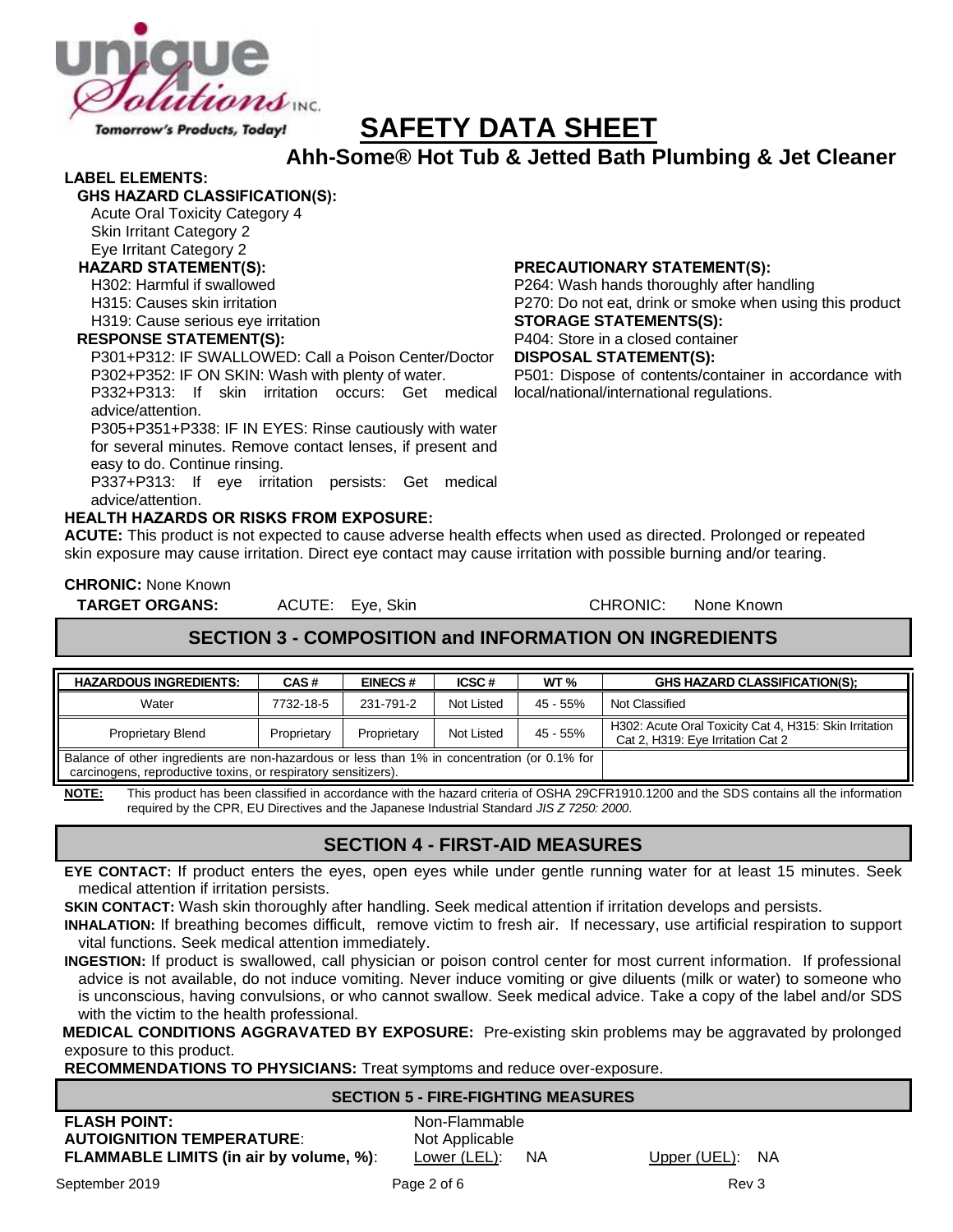

# **SAFETY DATA SHEET**

# **Ahh-Some® Hot Tub & Jetted Bath Plumbing & Jet Cleaner**

**FIRE EXTINGUISHING MATERIALS:** Dry chemical, foam, carbon dioxide or water fog. **UNUSUAL FIRE AND EXPLOSION HAZARDS**:

Not expected to be a fire or explosion hazard.

Explosion Sensitivity to Mechanical Impact: No Explosion Sensitivity to Static Discharge: No

**SPECIAL FIRE-FIGHTING PROCEDURES**: Incipient fire responders should wear eye protection. Structural firefighters must wear Self-Contained Breathing Apparatus and full protective equipment. Isolate materials not yet involved in the fire and protect personnel. Move containers from fire area if this can be done without risk; otherwise, cool with carefully applied water spray. If possible, prevent runoff water from entering storm drains, bodies of water, or other environmentally sensitive areas.







**Hazard Scale: 0** = Minimal **1** = Slight **2** = Moderate **3** = Serious **4** = Severe \* = Chronic hazard

# **SECTION 6 - ACCIDENTAL RELEASE MEASURES**

**SPILLS:** Contain spill if safe to do so. Prevent entry into drains, sewers, and other waterways. Soak up with an absorbent material and place in an appropriate container for disposal. Dispose of in accordance with applicable Federal, State, and local procedures (see Section 13, Disposal Considerations).

# **SECTION 7 - HANDLING and STORAGE**

**WORK PRACTICES AND HYGIENE PRACTICES:** Wash thoroughly after handling this product. **STORAGE AND HANDLING PRACTICES:** Product should be stored in original containers under normal conditions

# **SECTION 8 - EXPOSURE CONTROLS - PERSONAL PROTECTION**

#### **EXPOSURE LIMITS/GUIDELINES:**

| <b>Chemical Name</b>     | CAS#        | <b>ACGIH TWA</b>  | <b>OSHA TWA</b> |
|--------------------------|-------------|-------------------|-----------------|
| Water                    | 7732-18-5   | Not Listed        | Not Listed      |
| <b>Proprietary Blend</b> | Proprietary | <b>Not Listed</b> | Not Listed      |

Currently, International exposure limits are not established for the components of this product. Please check with competent authority in each country for the most recent limits in place.

**VENTILATION AND ENGINEERING CONTROLS:** Use with adequate ventilation to ensure exposure levels are maintained below the limits provided below. Use local exhaust ventilation to control airborne mist/vapor/dust. Ensure eyewash/safety shower stations are available near areas where this product is used.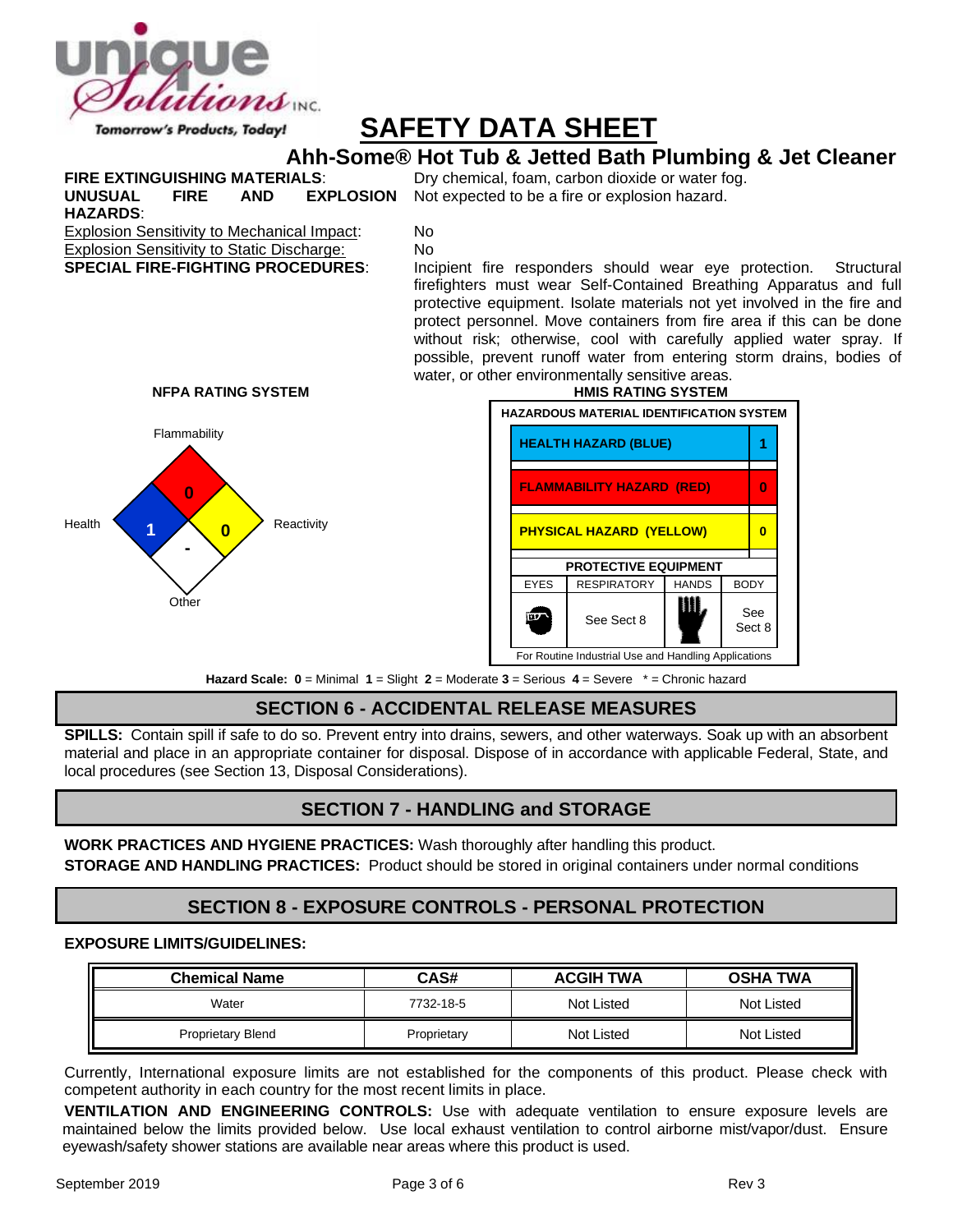

# **SAFETY DATA SHEET**

# **Ahh-Some® Hot Tub & Jetted Bath Plumbing & Jet Cleaner**<br>RESPIRATORY PROTECTION: Maintain airborne contaminant concentrations below quidelines listed above, if

Maintain airborne contaminant concentrations below guidelines listed above, if applicable. If necessary, use only respiratory protection authorized in the U.S. Federal OSHA Respiratory Protection Standard (29 CFR 1910.134), equivalent U.S. State standards, Canadian CSA Standard Z94.4-93, the European Standard EN149, or EU member states.

**EYE PROTECTION:** Not normally required with this product. If necessary, refer to U.S. OSHA 29 CFR 1910.133, Canadian Standards, and the European Standard EN166, Australian Standards, or relevant Japanese Standards.

**HAND PROTECTION:** Not normally required when using this product. If necessary, refer to U.S. OSHA 29 CFR 1910.138, the European Standard DIN EN 374, the appropriate Standards of Canada, Australian Standards, or relevant Japanese Standards.

## **SECTION 9 - PHYSICAL and CHEMICAL PROPERTIES**

**PHYSICAL STATE:** Semi-viscous gel **ODOR THRESHOLD (PPM):** Not Available **VAPOR PRESSURE (mmHg):** Not Available **VAPOR DENSITY (AIR=1):** Not Available **EVAPORATION RATE (nBuAc = 1):** Not Available **BOILING POINT (C°):** 212°F **FREEZING POINT (C°):** Not Available **pH:** 8.0 – 8.9 **SPECIFIC GRAVITY 20°C: (WATER =1)** Not Available **SOLUBILITY IN WATER (%)** Complete **VOC:** None

**APPEARANCE & ODOR:** Blue semi-viscous gel with a slight almond odor

# **SECTION 10 - STABILITY and REACTIVITY**

**STABILITY:** Product is stable **DECOMPOSITION PRODUCTS:** When heated to decomposition this product produces Oxides of carbon (Cox). **MATERIALS WITH WHICH SUBSTANCE IS INCOMPATIBLE:** None known **HAZARDOUS POLYMERIZATION:** Will not occur. **CONDITIONS TO AVOID:** None known

# **SECTION 11 - TOXICOLOGICAL INFORMATION**

#### **TOXICITY DATA:**

| <b>Chemical Name</b>                     | CAS#        |  | Oral LD50                                                        | <b>Dermal LD50</b> | <b>Inhalation LC50</b> |  |
|------------------------------------------|-------------|--|------------------------------------------------------------------|--------------------|------------------------|--|
| Water                                    | 7732-18-5   |  | No Data Available                                                | No Data Available  | No Data Available      |  |
| <b>Proprietary Blend</b>                 | Proprietary |  | No Data Available                                                | No Data Available  | No Data Available      |  |
| <b>Acute Oral Toxicity</b>               |             |  | <b>Acute Oral Toxicity Category 4</b>                            |                    |                        |  |
| <b>Skin Corrosion / Irritation</b>       |             |  | <b>Skin Irritant Category 2</b>                                  |                    |                        |  |
| <b>Serious Eye Damage / Irritation</b>   |             |  | <b>Eye Irritant Category 2</b>                                   |                    |                        |  |
| <b>Respiratory or Skin Sensitization</b> |             |  | Based on available data, the classification criteria are not met |                    |                        |  |
| <b>Germ Cell Mutagenicity</b>            |             |  | Based on available data, the classification criteria are not met |                    |                        |  |
| Carcinogenicity                          |             |  | Based on available data, the classification criteria are not met |                    |                        |  |
| <b>Reproductive Toxicity</b>             |             |  | Based on available data, the classification criteria are not met |                    |                        |  |
| <b>STOT - Single Exposure</b>            |             |  | Based on available data, the classification criteria are not met |                    |                        |  |
| <b>STOT - Repeated Exposure</b>          |             |  | Based on available data, the classification criteria are not met |                    |                        |  |
| <b>Aspiration Hazard</b>                 |             |  | Based on available data, the classification criteria are not met |                    |                        |  |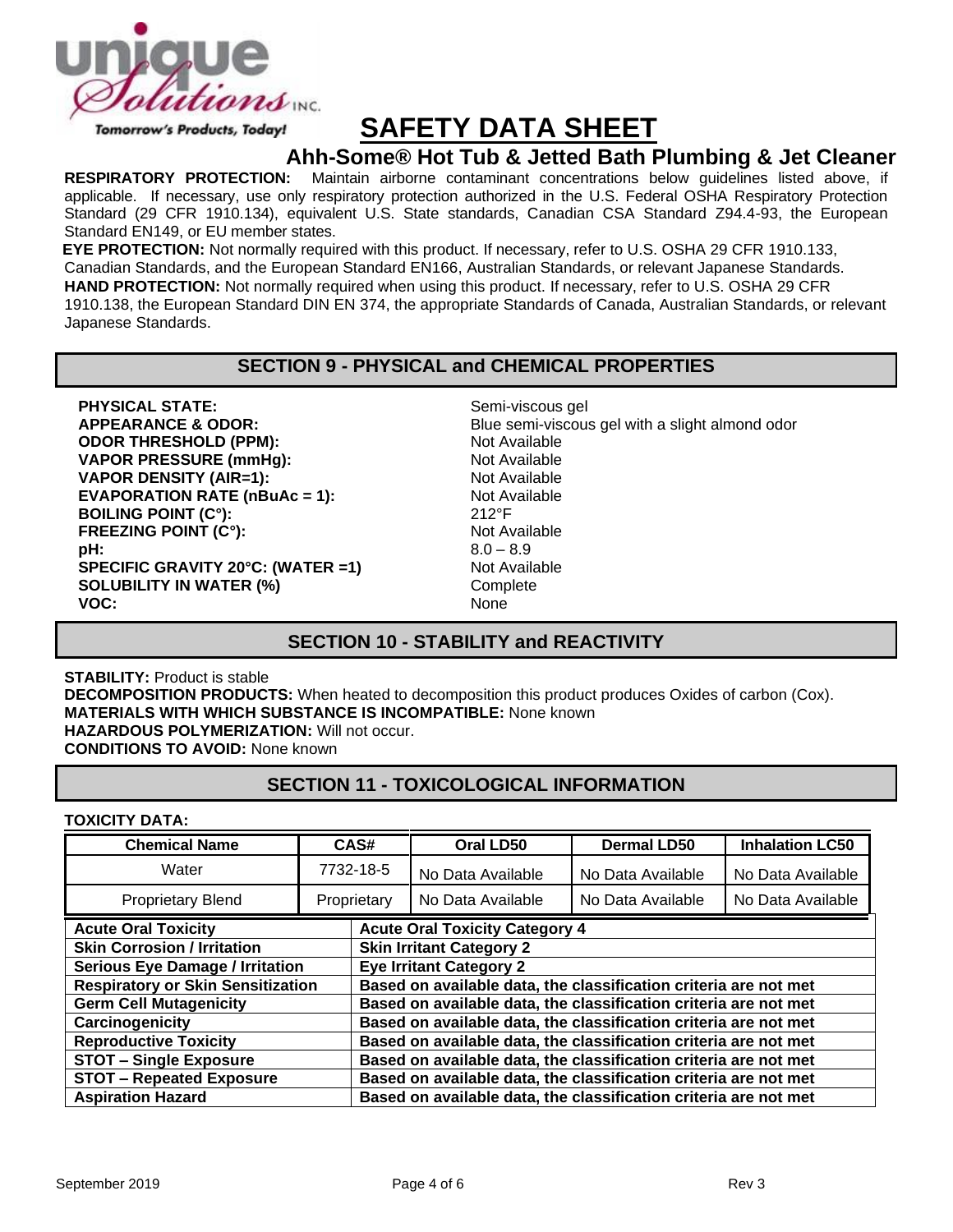

# **SAFETY DATA SHEET**

# **Ahh-Some® Hot Tub & Jetted Bath Plumbing & Jet Cleaner**

**SUSPECTED CANCER AGENT:** None of the ingredients are found on the following lists: FEDERAL OSHA Z LIST, NTP, CAL/OSHA, IARC and therefore is not considered to be, nor suspected to be a cancer-causing agent by these agencies.

**IRRITANCY OF PRODUCT:** Contact with this product may be irritating to exposed skin and/or eyes.

**SENSITIZATION OF PRODUCT:** This product is not considered a sensitizer.

**REPRODUCTIVE TOXICITY INFORMATION:** No data available

**SPECIFIC TARGET ORGAN TOXICITY – SINGLE EXPOSURE:** Possible skin irritation with prolonged exposure.

**SPECIFIC TARGET ORGAN TOXICITY – REPEATED EXPOSURE:** None known

**ASPIRATION HAZARD:** None

## **SECTION 12 - ECOLOGICAL INFORMATION**

#### **ALL WORK PRACTICES MUST BE AIMED AT ELIMINATING ENVIRONMENTAL CONTAMINATION.**

**TOXICITY:** No data available **PERSISTENCE AND DEGRADABILITY:** No specific data available on this product. **BIOACCUMULATIVE POTENTIAL:** No data available. **MOBILITY IN SOIL:** No data available. **RESULTS OF PBT AND vPvB ASSESSMENT:** No specific data available on this product. **OTHER ADVERSE EFFECTS:** None known. **WATER ENDANGERMENT CLASS:**

Water endangering in accordance with EU Guideline 91/155-EWG. Not determined

## **SECTION 13 - DISPOSAL CONSIDERATIONS**

**PREPARING WASTES FOR DISPOSAL:** Waste disposal must be in accordance with appropriate Federal, State, and local regulations, those of Canada, Australia, EU Member States and Japan.

## **SECTION 14 - TRANSPORTATION INFORMATION**

**US DOT; IATA; IMO; ADR:**

**THIS PRODUCT IS NOT HAZARDOUS AS DEFINED BY 49 CFR 172.101 BY THE U.S. DEPARTMENT OF TRANSPORTATION.**

**PROPER SHIPPING NAME:** Non-Regulated Material

**HAZARD CLASS NUMBER and DESCRIPTION:** None

**UN IDENTIFICATION NUMBER:** None

**PACKING GROUP:** None

**DOT LABEL(S) REQUIRED:** None

**NORTH AMERICAN EMERGENCY RESPONSE GUIDEBOOK NUMBER (2004):** NA

**MARINE POLLUTANT:** None of the ingredients are classified by the DOT as a Marine Pollutant (as defined by 49 CFR 172.101, Appendix B)

U.S. DEPARTMENT OF TRANSPORTATION (DOT) SHIPPING REGULATIONS:

This product is not classified as dangerous goods, per U.S. DOT regulations, under 49 CFR 172.101.

TRANSPORT CANADA, TRANSPORTATION OF DANGEROUS GOODS REGULATIONS:

This product is not classified as Dangerous Goods, per regulations of Transport Canada.

INTERNATIONAL AIR TRANSPORT ASSOCIATION (IATA):

This product is not classified as Dangerous Goods, by rules of IATA:

INTERNATIONAL MARITIME ORGANIZATION (IMO) DESIGNATION:

This product is not classified as Dangerous Goods by the International Maritime Organization.